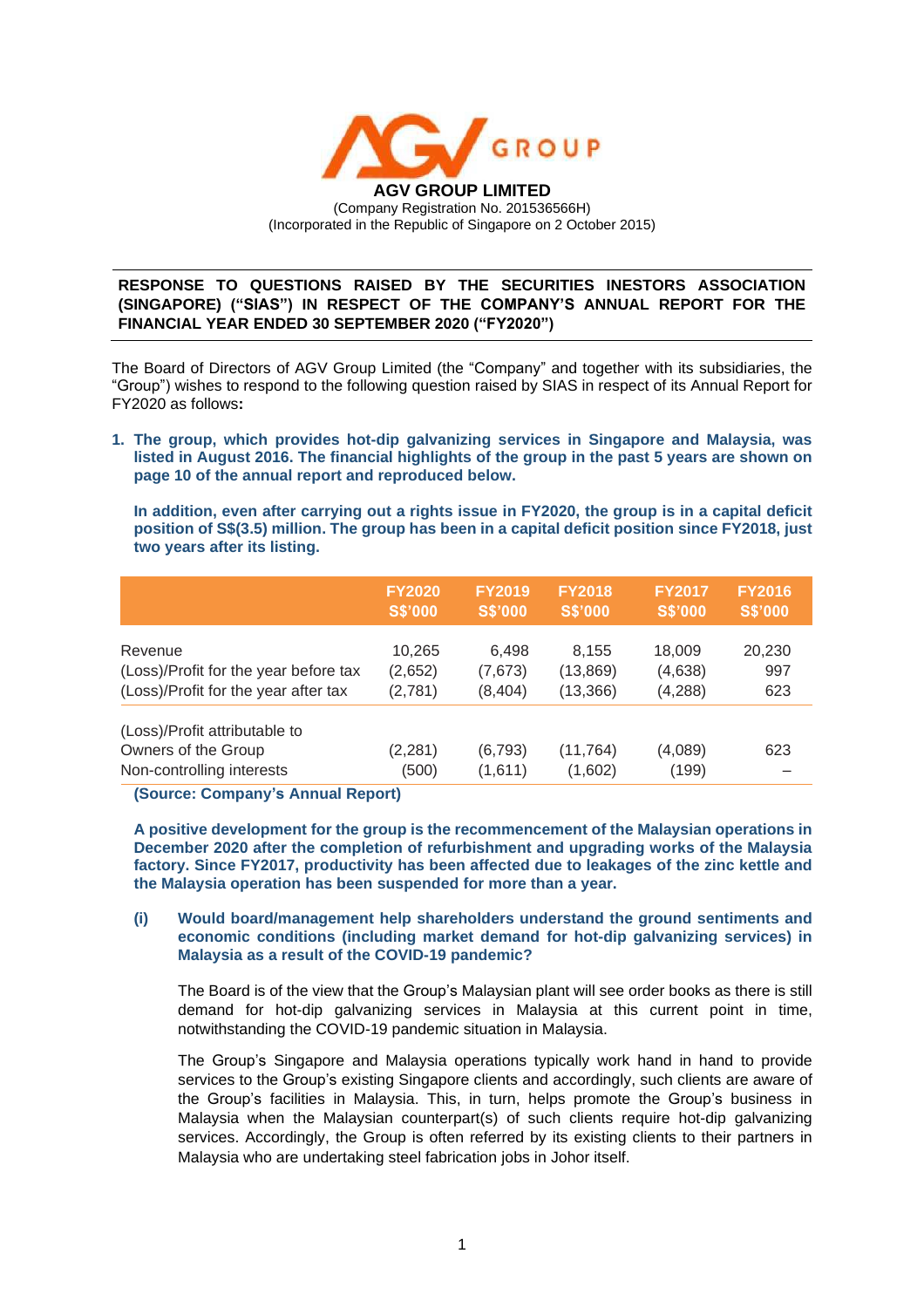The Group however wishes to stress that the COVID-19 pandemic situation in Malaysia is constantly evolving and the Group will continue to monitor the situation. Further announcements will be made by the Group as and when there are material developments.

# **(ii) In particular, how will the extension of the movement control order affect the group?**

Under the current movement control order in Malaysia, businesses can continue to operate as long as approval has been obtained from the Ministry of International Trade and Industry. This includes the Group's Malaysia operations. Barring unforeseen circumstances, the Group is of the view that save for several adjustments to meet regulatory requirements pursuant to the COVID-19 pandemic, it will be able to continue its operations in Malaysia as per normal at this stage.

The Group however, notes that the government-mandated standard operating procedures on Malaysia might be changed accordingly due to the pandemic evolving situation. The Group will continue to keep abreast of all regulatory requirements and any change in economic conditions to remain prepared. As the situation is evolving and fluid, the Group will make announcements as and when necessary and in accordance with the Catalist Rules.

**As noted in the chairman's statement, the utilisation rate of the Singapore plant improved to 34% in FY2020, compared to 22% in FY2019.**

### **(iii) What are the major opportunities in Singapore in the next 18-24 months? What is management's strategy to capture a greater share of the market?**

In the media release by Building and Construction Authority ("**BCA**") on 18 January 2021, total construction demand in 2021 is projected to recover to between S\$23 billion and S\$28 billion, with the public sector contributing about 65% of the total demand.

BCA expects a steady improvement in construction demand over the medium term. It is projected to reach between S\$25 billion and S\$32 billion per year from 2022 to 2025. The increase in construction demand over the medium term presents opportunities for the Group to capitalise on.

The Company would add that the Group will continue its strategy of targeting customers and/or projects, as the case may be, with shorter payment terms. The Group will also be customer-focused and work on improving the quality of its services provided so as to position itself to capture a greater share of the market where possible.

The Board is of the view that the above strategy has worked thus far: as per the Group's audited financial statements for FY2020, the revenue for its Singapore operations had increased from approximately S\$6.5 million in FY2019 to S\$10.3 million in FY2020. The Group had performed better in terms of revenue and reduced its operational losses as compared to FY2019. This was in spite of the COVID-19 pandemic in FY2020.

## **(iv) Can the board/management help shareholders understand the group's competitive advantage and elaborate further on how it intends to create long-term value for shareholder with the current business model?**

Please refer to the response set out in Question 1(iii) above. The Group intends to continue to work on improving its processes such that it is able to ensure fast turn around and meeting client's requirements without compromising on product quality. In addition, the Group will also actively seek expansion opportunities to increase its revenue streams. In this manner, the Group intends to create long-term value for shareholders.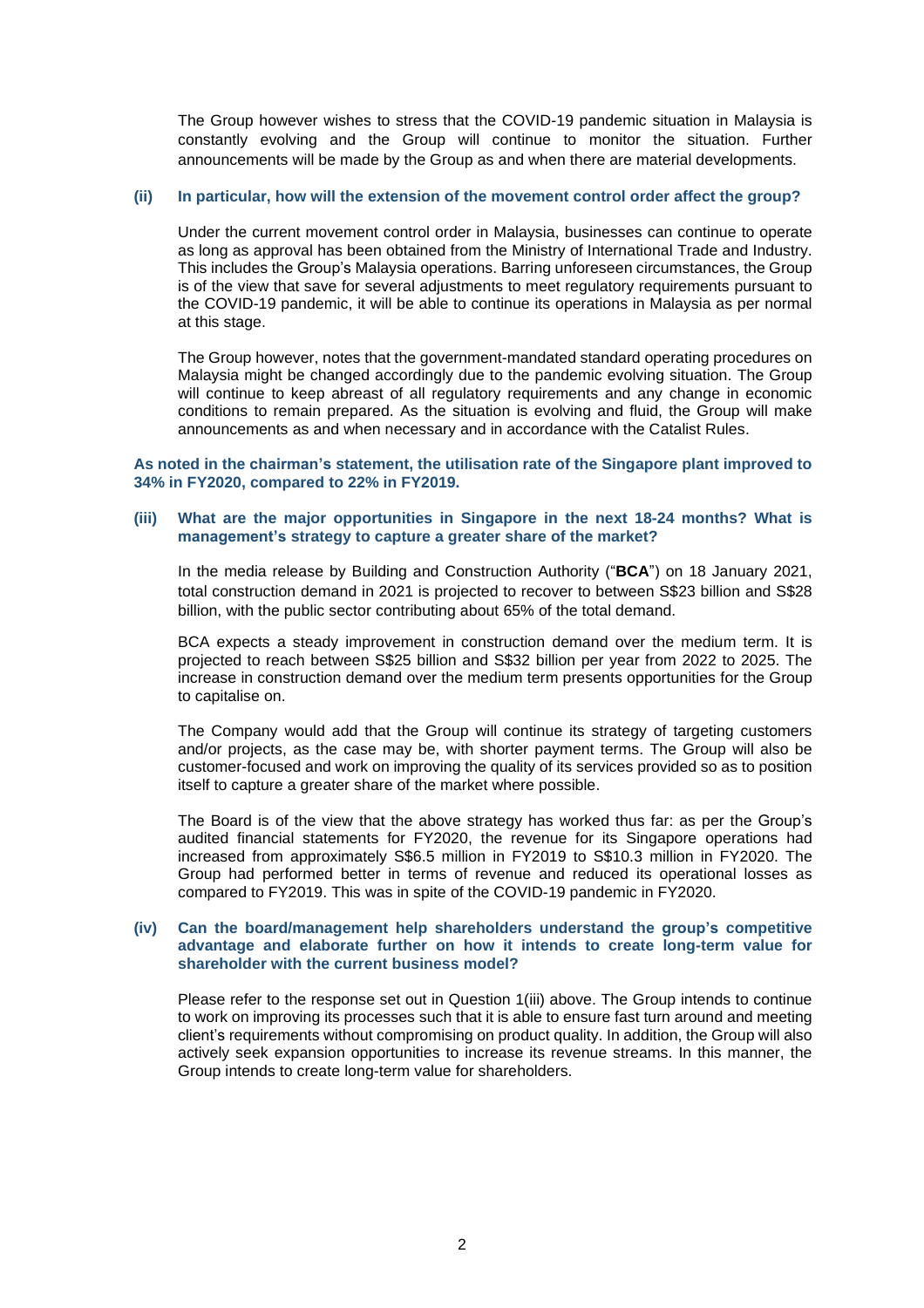**2. On 21 February 2020, the company proposed a renounceable non-underwritten rights issue of up to 929,732,200 new ordinary shares in the capital of the company at an issue price of** \$0.025 for each rights share on the basis of 5 rights shares for every 1 ordinary share of the **company.**

On 7 July 2020, the company announced that, as at the close of rights issue on 30 June 2020, **valid acceptance and valid excess applications amounted to 22.56% and 30.85% respectively.**

### **(i) Has the board carried out a review to understand the reasons for the low valid acceptances by shareholders (other than the undertaking shareholders)?**

The Board has conducted a review following the completion of the Rights Issue, and concluded that the low valid acceptances by shareholders is a result of, *inter alia*, rising uncertainty and economic impact brought about by the COVID-19 pandemic. In this regard, the Board considered that investors were more cautious and risk adverse, and therefore less likely to take up rights shares and invest further in the Group amidst such economic conditions.

## **(ii) With the benefit of hindsight, what could the board done differently? Has the board/management evaluate the market's understanding of the group and the appreciation of the group's business model and growth prospects?**

The Board had undertaken the Rights Issue with reference to the Group's financial condition, the then-market sentiments and, having managed to secure undertakings from undertaking shareholders to place fresh funds and capitalise existing debts. While there was economic uncertainty in global outlook taking into consideration the pandemic, the Board was of the view that it would be in best interests of the Group to secure the debt capitalisation and fresh funds from the undertaking shareholders at that point in time instead of pushing back the Rights Issue to a later time, as there was no certainty that the undertaking shareholders will continue to support the Rights Issue if it was to be undertaken at a later time.

Going forward, the Company intends to reach out to more institutional investors so as to create more awareness of the potential value of the Company. The Company is also working closely with its investor relations personnel to send across a clear, concise message of the Company's strengths in the hot-dip galvanizing market.

**The company has raised net proceeds of approximately \$5.158 million. By 5 January 2021, the company has utilized 100% of the net proceeds, with 51% being used for general working capital and 49% being allocated to the group's operations in Malaysia.**

**The independent auditors have included a material uncertainty related to going concern in the report on the audit of financial statements (page 62). In particular, as at 30 September 2020, the group reported net liabilities of S\$3,520,000 and net current liabilities of S\$1,048,000. The group also reported net loss of S\$2,781,000 and operating cash outflows of S\$124,000 for the financial year then ended. The group has financial liabilities of more than S\$7 million which is expected to be settled within a year from the reporting date.**

**On 19 November 2020, the group announced a proposed sale and leaseback of its property located at Johor Bahru.**

**(iii) Has the uncertainty related to the group's going concern affected its ability to secure jobs and win contracts from its customers?**

The Group has not seen a reduction in its ability to secure jobs and win contracts from its customers.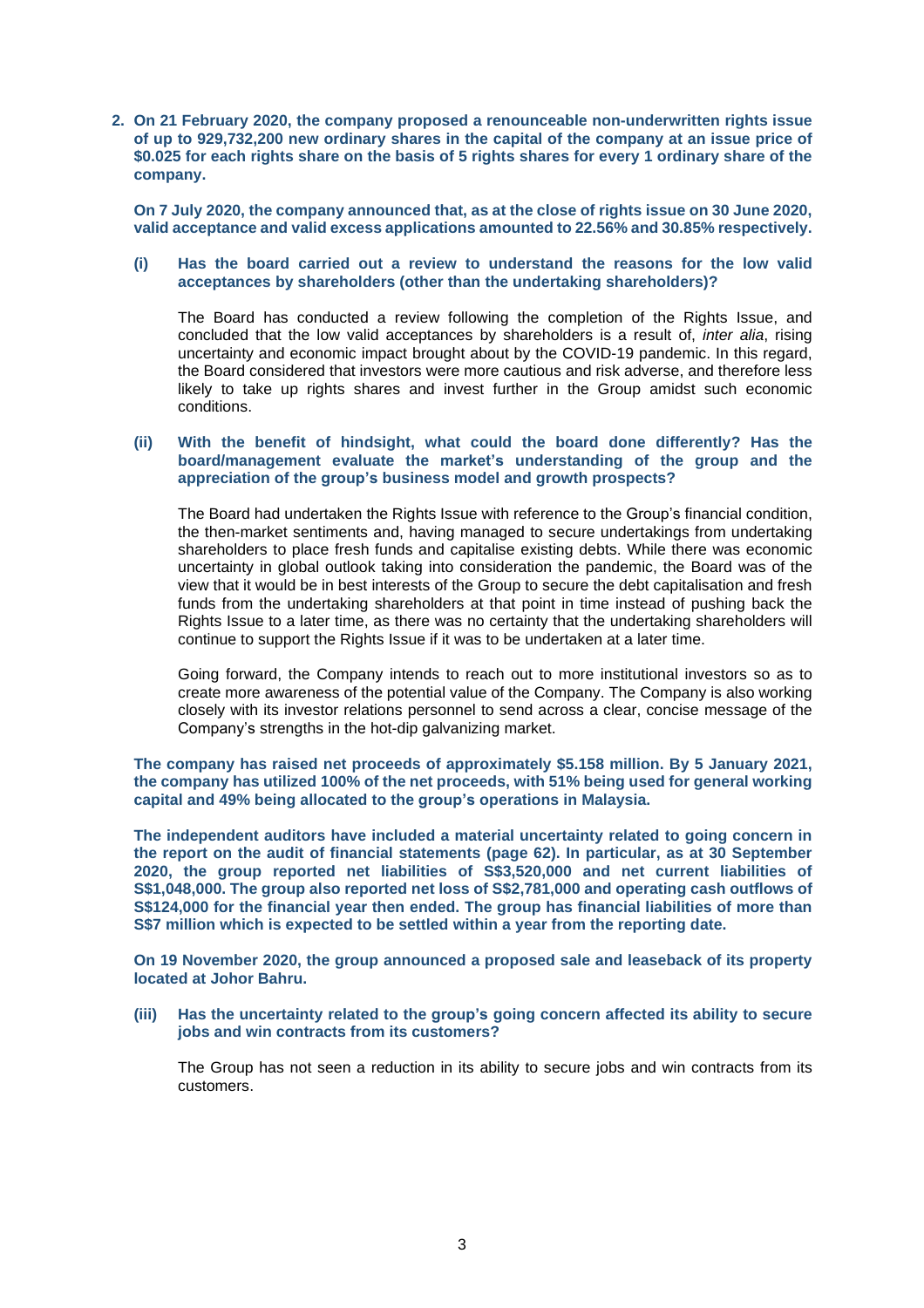#### **(iv) Does the group have the working capital to support its strategic goals? If not, what are the options available to the group to further strength its financial position?**

With reference to the Group's announcements on 8 January 2021 and 12 January 2021, the Board is of the opinion that the Group will be able to continue as a going concern on the basis of the following:

- (a) ability of the Group to generate sufficient cash flows from their operations;<br>(b) continued financial support from the Group's individual, corporate and
- continued financial support from the Group's individual, corporate and institutional lenders, as well as vendors, as applicable;
- (c) financial support from the chairman of the Group; and (d) potential new injections of capital.
- potential new injections of capital.

The Group may also be look to different sources of funds, including but not limited to corporate actions to strengthen its financial position as and when the opportunity arises.

### **3. On 23 January 2020, the company published the findings of the independent review which relates to the disposal of a subsidiary in the People's Republic of China, The independent reviewer noted that the group's approval matrix was inadequate and that there was a lack of internal expertise on compliance with the Catalist Rules. Certain breaches of the rules of the SGX listing manual were also identified by the independent reviewer.**

#### **(i) Can the board update shareholders on the improvements made to its governance and risk management framework, including the board approval matrix?**

The Board had in FY2019 updated the Board Approval Matrix. Arising from the findings of the independent reviewer, the Board had then further updated its Board Approval Matrix in FY2020, and had requested for its internal auditors to review the updated Board Approval Matrix. The updates took into consideration balancing the Group's internal control needs against its operational efficiency. Our current year work plan is to make further improvement and enhancement to the governance and risk management framework, and will undertake the necessary work with the relevant professional parties.

#### **(ii) Has the group developed its own internal capabilities and improved its knowledge of the Catalist rules?**

The Directors, Executive Officers and key management personnel are regularly updated by professionals on amendments to the Catalist Rules, as and when arising. The Group is also making arrangements to receive formal training on compliance with the Catalist Rules. The Group also ensures that all Directors appointed to the Board have either received training by the Singapore Institute of Directors and/or had prior experience as a director of a listed issuer.

### **(iii) In particular, what is the level of familiarity of the executive officers and key management personnel on Catalist rules and on the roles and responsibilities of a director of a listed issuer?**

The executive officers and key management personnel have a combined experience of not less than 32 years of working experience with a listed issuer. As set out in the response to Question 3(ii) above, the Directors of the Company either had prior experience as a director of a listed issuer or had attended the mandated prescribed training on the roles and responsibilities of a director of a listed issuer.

#### **(iv) What is the level of involvement by the sponsor in helping the company with its compliance with the Catalist rules?**

The Sponsor is invited to attend all Board meetings and the Company regularly consults the Sponsor on material developments and proposed corporate actions to be undertaken. Upon such occasions, the Sponsor regularly provides guidance on the Company's compliance with the Catalist Rules, including additional factors (if any) to be considered by the Company in